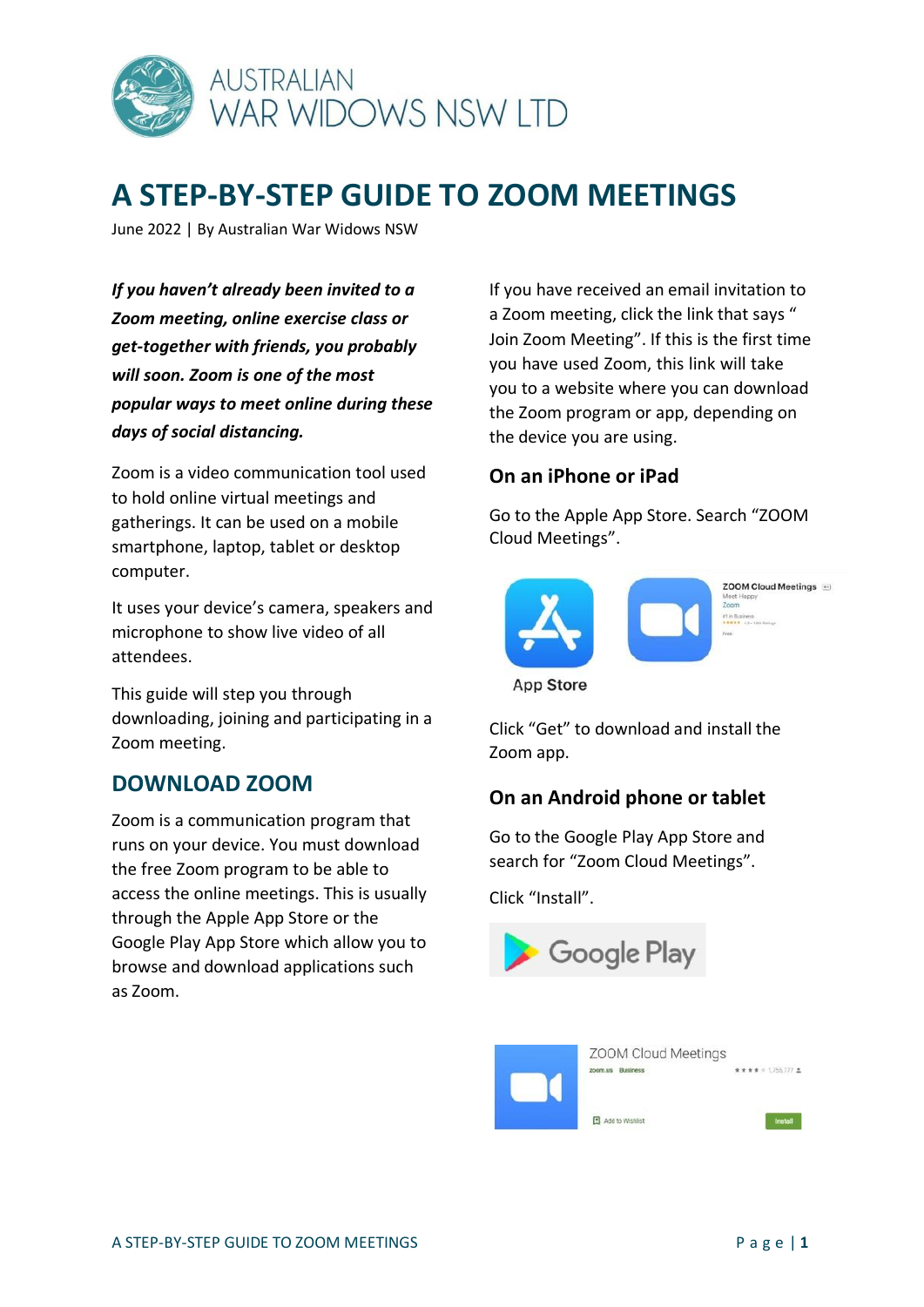

#### **On a computer**

Open a browser (eg Google Chrome, Microsoft Edge or Firefox) and search "Download Centre – Zoom" which will take you here [https://zoom.us/download,](https://zoom.us/download) click the blue "Download" button in the "Zoom Client for Meetings" section.

| <b>Download Center</b>   |                                                                                                                                                       | Download for IT Admin |
|--------------------------|-------------------------------------------------------------------------------------------------------------------------------------------------------|-----------------------|
| Zoom Client for Meetings | The web browser client will download automatically when you start or join your first Zoom<br>meeting, and is also available for manual download here. |                       |
| <b>Download</b>          | Version 5.4.9 (59931.0110)                                                                                                                            |                       |

After Zoom is downloaded, you must install it onto your computer.

If you have an Apple computer, like a MacBook, double-click the file called Zoom.pkg, which is usually saved to your Downloads folder. The installer program opens and guides you through the process.

If you have a PC, Double-click the file called ZoomInstaller.exe file to install the program. Double-click ZoomInstaller.exe to install Zoom on your PC.

*It is much easier to install Zoom via a link from an invitation.*

#### **JOIN A MEETING**

#### **By invitation**

If you have an email invitation, click "Join Zoom Meeting" in that email.

If required, enter the meeting ID from your invitation email. If the meeting requires a password, that will also be in your email.

Enter the Meeting ID and enter your full name.

Select the blue "Join Meeting" button.

If the "Open Zoom Meetings?" window appears, click this button.



You will then be placed in a 'waiting room' before the host allows you to enter the meeting.

|                                                          | $\times$ |  |
|----------------------------------------------------------|----------|--|
| Please wait for the host to start this meeting.          |          |  |
| This is a recurring meeting                              |          |  |
| Jill Deering's Zoom Meeting                              |          |  |
|                                                          |          |  |
| <b>Test Computer Audio</b>                               |          |  |
| If you are the host, please login to start this meeting. |          |  |

If you are asked if you want to open Zoom, click "Open zoom.us."

Zoom opens, showing you a preview of your camera image.

Then click either "Join with Video" or "Join without Video."

If you use video, other people in the meeting will see you. If not, they will just see your name.

Next, Zoom asks about audio.

Click "Join with Computer Audio" so you can hear and be heard in the meeting.